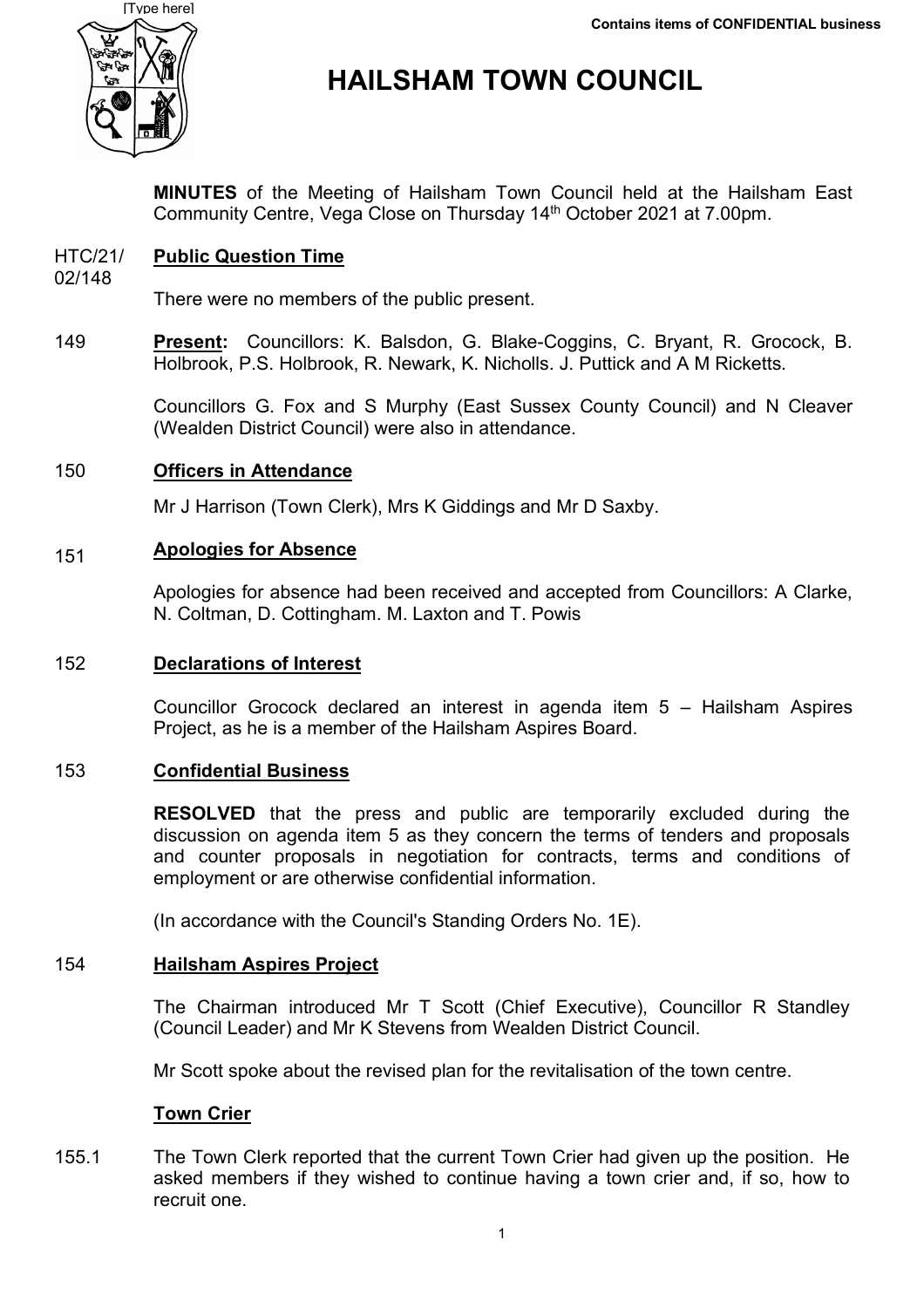### 155.2 **RESOLVED** to

- a) invite the retiring Town Crier, Mr G Rowe to attend a future meeting of the Council to make a presentation and
- b) Issue a press release inviting candidates to take over the role.

### 156 **Chairman's Update**

The Chairman said he had attended a number of events including a service for the Victoria Gates and the opening of the new path.

He would be attending an event at the Hailsham Pavilion to commemorate the life of June Bourne who had done so much to raise funds for the Pavilion's restoration. She had also been a Town Mayor of Hailsham.

### **Confirmation of Minutes**

- 157 **RESOLVED** that the minutes of the meeting of Hailsham Town Council held on 13<sup>th</sup> July 2021 be confirmed as a correct record and signed by the Chairman.
- 158 **RESOLVED** that the minutes of the extraordinary meeting of Hailsham Town Council held on 4<sup>th</sup> August 2021 be confirmed as a correct record and signed by the Chairman.

### **Committee Recommendations to Council**

### Staffing Committee

159.1 The Staffing Committee had recommended the rescinding of Motion 117 - Rewarding Post Office Staff.

Discussion ensued.

- 159.2 **RESOLVED** to rescind Motion 117 – Rewarding Post Office Staff.
- 159.3 The resolution was carried by 5 votes to 4. Councillors Balsdon, Bryant, Grocock and Puttick requested that their opposition to the resolution be recorded.

### Staffing Committee

- 160.1 The Staffing Committee had resolved to thank all staff for their work to keep Hailsham Town Council services open during the two lockdowns because of Covid.
- 161.2 **RESOLVED** to thank all staff for their work to keep Hailsham Town Council services open during the two lockdowns because of Covid. Communities Committee
- 162.1 The Communities Committee had recommended that Hailsham Town Council match the contribution made to Hailsham & District Chamber of Commerce by Wealden District Council, up to £1,000.
- 162.3 **RESOLVED** that that Hailsham Town Council match the contribution made by Hailsham & District Chamber of Commerce and by Wealden District Council, up to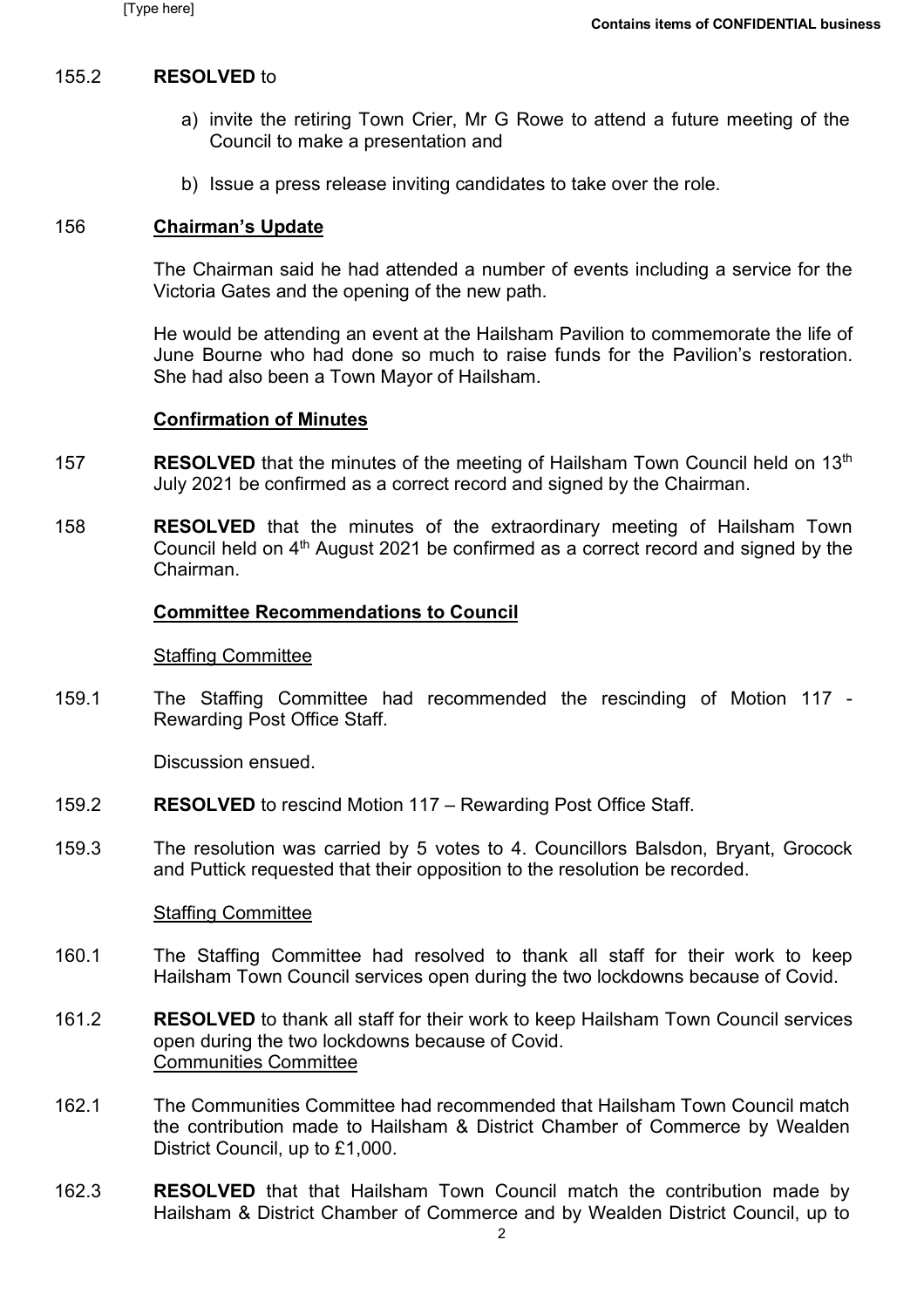£1,000 to secure start-up funding.

### **Committee Membership**

163.1 Members were asked to consider amendments to the Council's committee membership.

#### 163.2 **RESOLVED** that

- a) the substitutes for the Staffing Committee be Councillors Balsdon, B Holbrook and Ricketts, and
- b) Councillor Newark be added to the list of substitutes for the Neighbourhood Plan Committee.

# **Costed Report for Events**

- 164.1 Members were asked to agree the costs produced to stage festivities and events for 2022.
- 164.2 **RESOLVED** to allocate £18,585 to stage festivities and events for 2020.

# **Review of Council's Standing Orders**

- 165.1 The Town Clerk referred members to the report circulated with the agenda. The Council had to review its Standing Orders on an annual basis. He said there were no changes to existing Standing Orders.
- 165.2 **RESOLVED** to agree the Standing Orders.

### **Urban Grass Cutting**

166.1 Members were asked to consider a request from East Sussex County Council in respect of urban grass cutting. The options were as follows:

> **Option 1 - Standard:** Two cuts over the course of a year to be carried out by ESCC at no cost to the Parish/Town Council. Urban grass will be managed for safety purposes only.

> **Option 2 – Extra cuts:** Parish/Town Councils may fund an additional four cuts to be carried out by ESCC, totalling six cuts (two standard and four extra) over the course of the year. This would cost the Parish/Town Council a total of £9450 for the year. (previous year cost £9262)

> **Option 3 – Self delivery:** Parish/Town Councils take on responsibility to deliver all urban grass cutting in their area. This must include a minimum of two cuts over the course of the year. ESCC will not carry out any urban grass cutting in the area. ESCC would pay the Parish/Town Council the sum of £4725 to do this. (Previous year offer £4631)

#### 166.2 **RESOLVED** to

- a) proceed with option 2 above at a cost of £9,262, and
- b) that this is an on-going resolution for the lifetime of this Council.

167 The Chairman asked if the two East Sussex County Councillors would like to